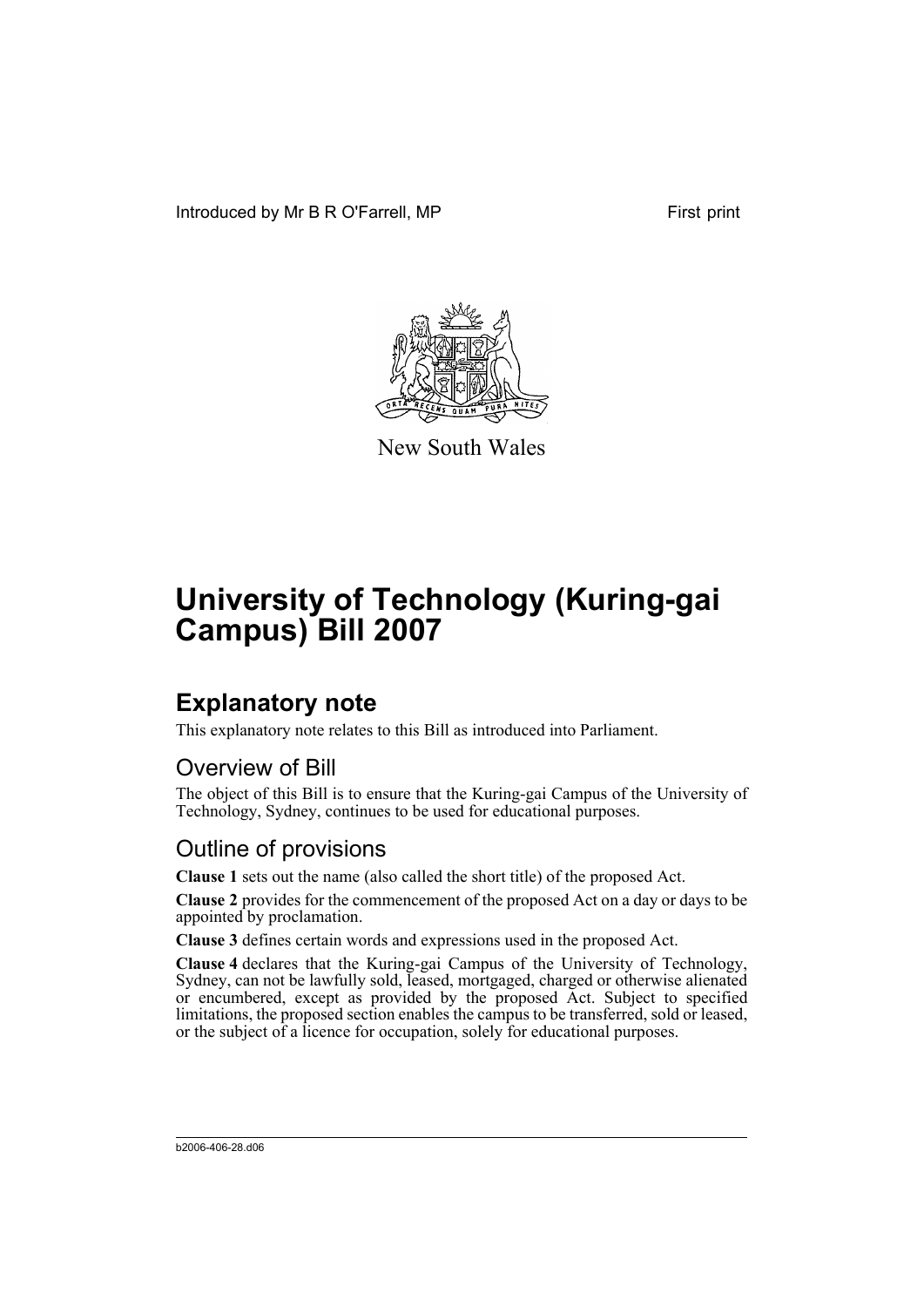University of Technology (Kuring-gai Campus) Bill 2007

Explanatory note

**Clause 5** precludes the Kuring-gai Campus being developed for purposes other than educational facilities. It also provides that the local council is the consent authority in relation to any development application relating to the campus and precludes development of the campus being made a project to which Part 3A of the *Environmental Planning and Assessment Act 1979* applies.

**Clause 6** enables the Minister to compulsorily acquire the Kuring-gai Campus and requires the Minister to take all reasonable steps to ensure that the campus, if so acquired, is used solely for the provision of education. The proposed section provides that the *Land Acquisition (Just Terms Compensation) Act 1991* does not apply to or in respect of any such acquisition.

**Clause 7** provides that the proposed Act applies to each part of the Kuring-gai Campus in the same way as it applies to the whole of the campus and that it applies despite the provisions of any other Act including section 18 of the *University of Technology, Sydney, Act 1989*.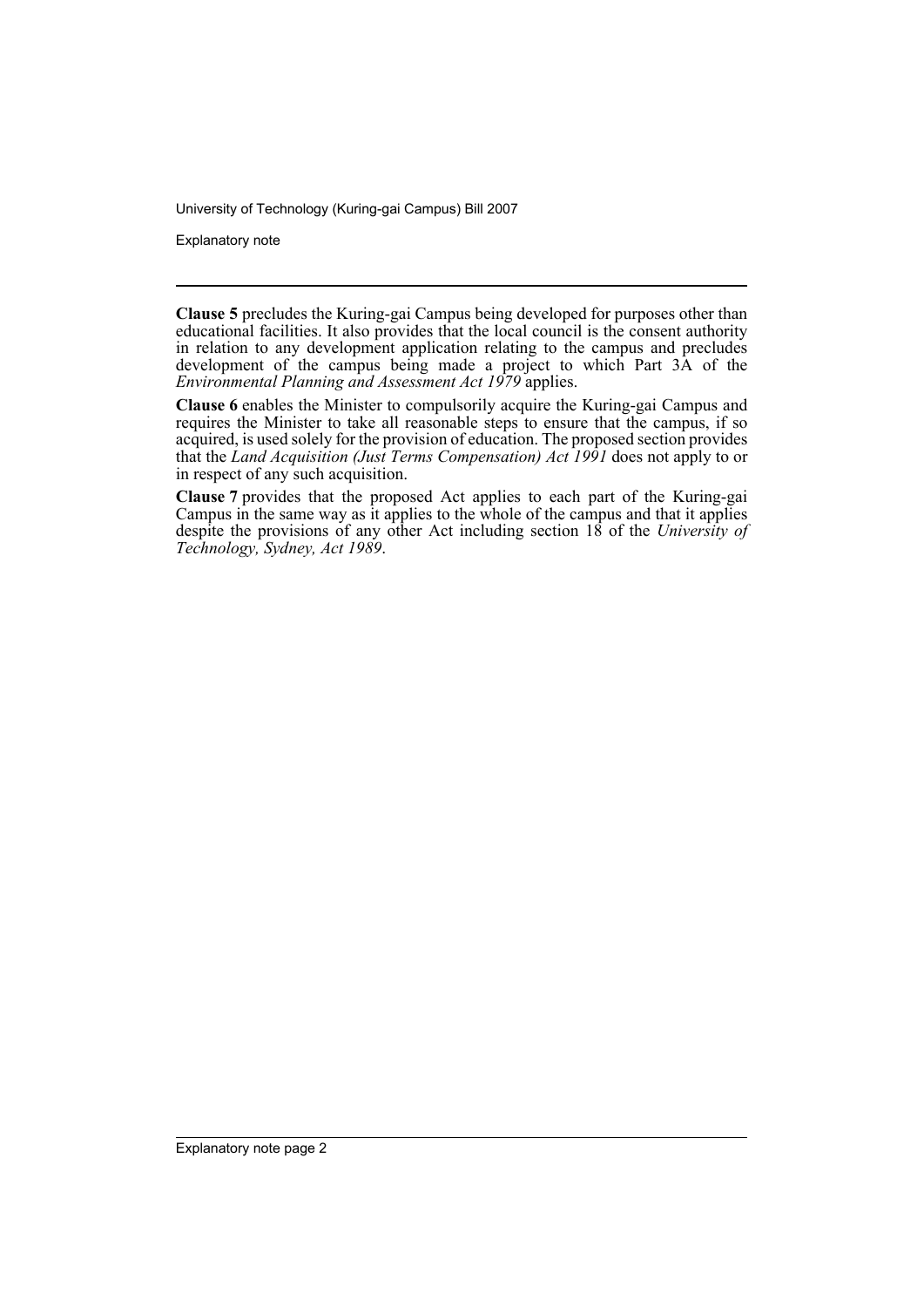Introduced by Mr B R O'Farrell, MP First print



New South Wales

# **University of Technology (Kuring-gai Campus) Bill 2007**

## **Contents**

|                                                     | Page |
|-----------------------------------------------------|------|
| Name of Act                                         |      |
| Commencement                                        |      |
| Definitions                                         | 2    |
| Kuring-gai Campus not to be alienated or encumbered |      |
| Development controls for Kuring-gai Campus          |      |
| Minister empowered to acquire Kuring-gai Campus     |      |
| Application of Act                                  |      |
|                                                     |      |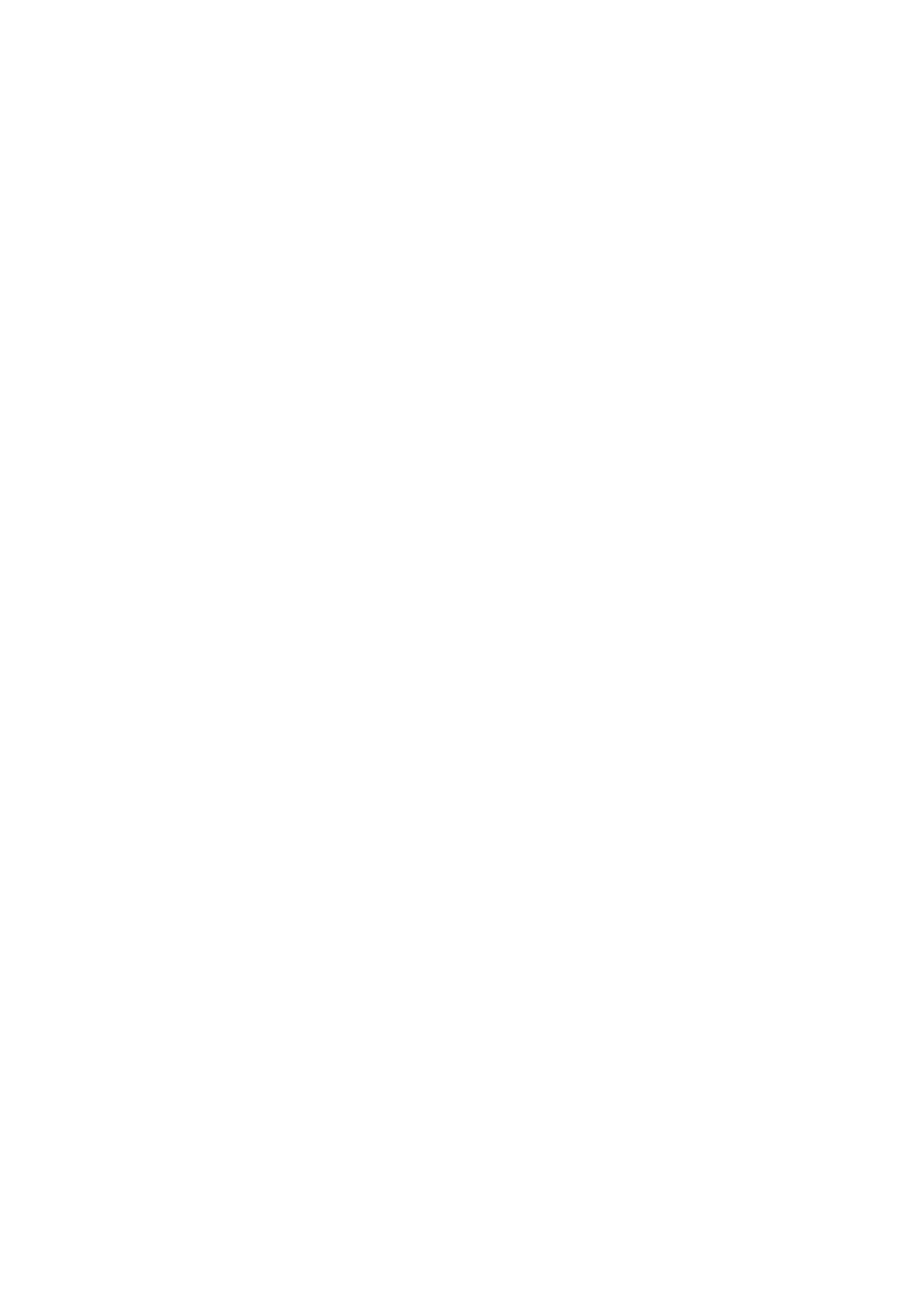

New South Wales

# **University of Technology (Kuring-gai Campus) Bill 2007**

No , 2007

#### **A Bill for**

An Act to ensure that the Kuring-gai Campus of the University of Technology is retained for educational purposes.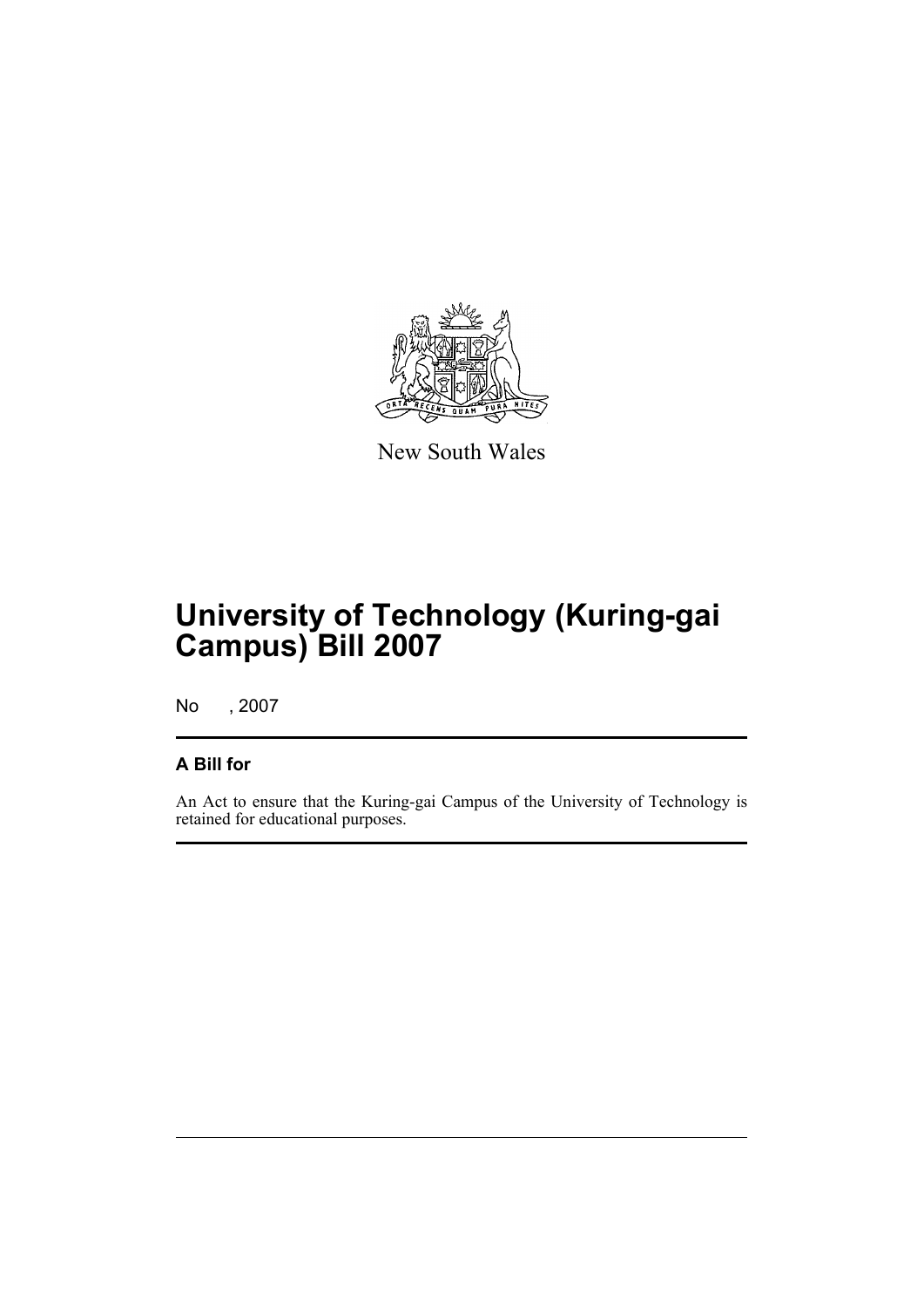<span id="page-5-3"></span><span id="page-5-2"></span><span id="page-5-1"></span><span id="page-5-0"></span>

|             |     | The Legislature of New South Wales enacts:                                                                                                                                                                                                                                                                          | 1                          |
|-------------|-----|---------------------------------------------------------------------------------------------------------------------------------------------------------------------------------------------------------------------------------------------------------------------------------------------------------------------|----------------------------|
| 1           |     | <b>Name of Act</b>                                                                                                                                                                                                                                                                                                  | 2                          |
|             |     | This Act is the University of Technology (Kuring-gai Campus)<br>Act $2007$ .                                                                                                                                                                                                                                        | 3<br>4                     |
| $\mathbf 2$ |     | Commencement                                                                                                                                                                                                                                                                                                        | 5                          |
|             |     | This Act commences on a day or days to be appointed by proclamation.                                                                                                                                                                                                                                                | 6                          |
| 3           |     | <b>Definitions</b>                                                                                                                                                                                                                                                                                                  | 7                          |
|             |     | In this Act:                                                                                                                                                                                                                                                                                                        | 8                          |
|             |     | educational purposes includes purposes that are incidental or ancillary<br>to the provision of education, including, without limitation, the<br>provision of residential accommodation for students.                                                                                                                | 9<br>10<br>11              |
|             |     | <b>Kuring-gai Campus</b> means that part of Lindfield bounded by, but not<br>including, Eton Road, Winchester Avenue, Lyle Avenue, Lady Game<br>Drive and Lane Cove National Park (which is a campus of the<br>University of Technology, Sydney, established by the University of<br>Technology, Sydney, Act 1989). | 12<br>13<br>14<br>15<br>16 |
| 4           |     | Kuring-gai Campus not to be alienated or encumbered                                                                                                                                                                                                                                                                 | 17                         |
|             | (1) | After the commencement of this section, the Kuring-gai Campus can<br>not be lawfully sold, leased, mortgaged, charged or otherwise alienated<br>or encumbered, except as provided by this Act.                                                                                                                      | 18<br>19<br>20             |
|             | (2) | However, this Act does not prevent a transfer or sale of the Kuring-gai<br>Campus to a statutory body representing the Crown if:                                                                                                                                                                                    | 21<br>22                   |
|             |     | the statutory body is subject to the direction and control of the<br>(a)<br>Minister, and                                                                                                                                                                                                                           | 23<br>24                   |
|             |     | it is a condition of the transfer or sale that the Kuring-gai Campus<br>(b)<br>is to continue to be used solely for educational purposes.                                                                                                                                                                           | 25<br>26                   |
|             | (3) | This Act also does not prevent the leasing of, or the granting of a licence<br>to occupy, the Kuring-gai Campus to any person if:                                                                                                                                                                                   | 27<br>28                   |
|             |     | the Minister has given prior written approval to the lease or<br>(a)<br>licence, and                                                                                                                                                                                                                                | 29<br>30                   |
|             |     | it is a condition of the lease or licence that under the lease or<br>(b)<br>licence the premises to which it applies are to continue to be used<br>solely for educational purposes.                                                                                                                                 | 31<br>32<br>33             |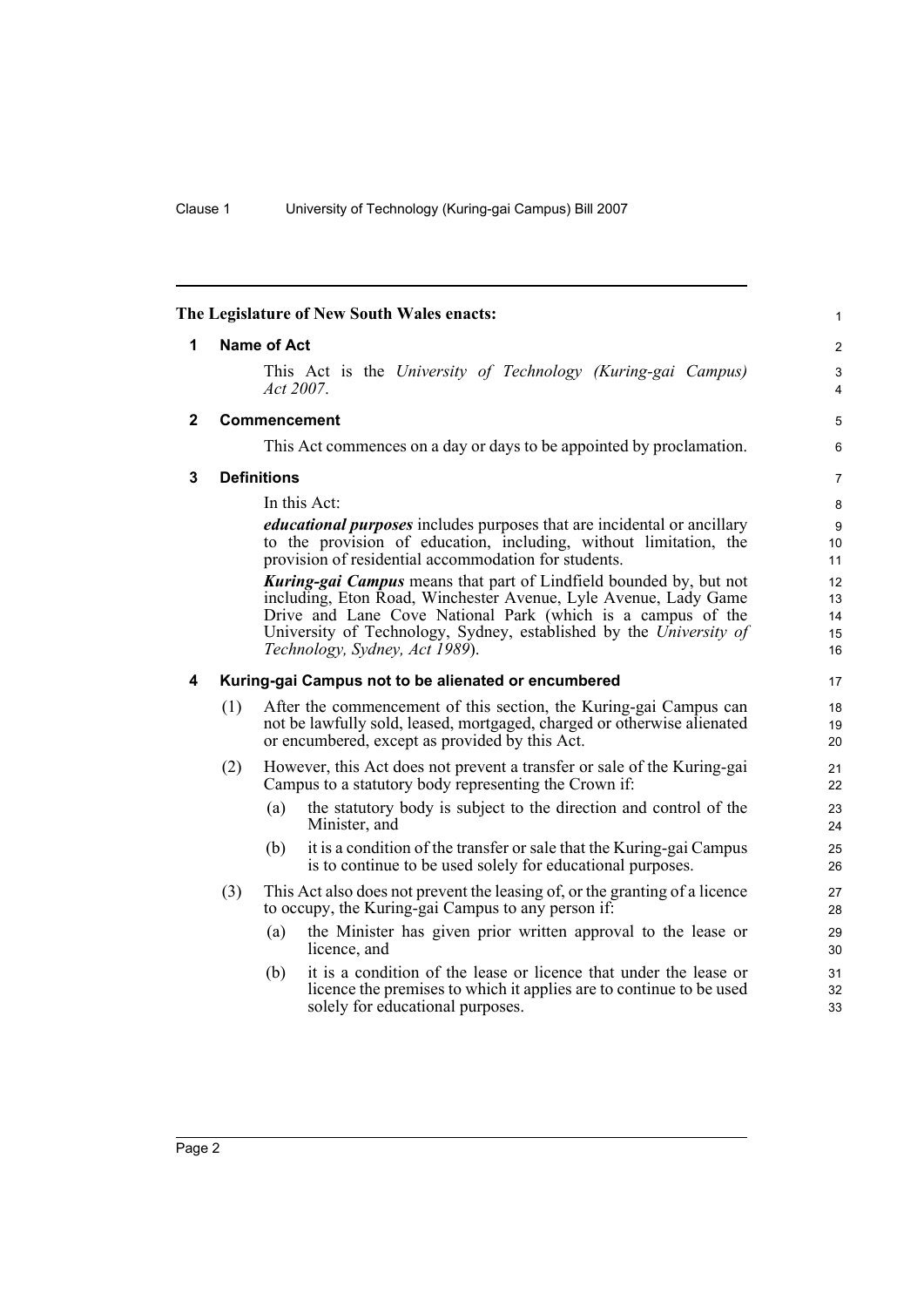University of Technology (Kuring-gai Campus) Bill 2007 Clause 5

<span id="page-6-1"></span><span id="page-6-0"></span>

| 5 |                                                 | Development controls for Kuring-gai Campus                                                                                                                                                                             | $\mathbf{1}$                      |  |
|---|-------------------------------------------------|------------------------------------------------------------------------------------------------------------------------------------------------------------------------------------------------------------------------|-----------------------------------|--|
|   | (1)                                             | Development of the Kuring-gai Campus may be carried out only for the<br>purpose of facilities for educational purposes.                                                                                                | $\overline{c}$<br>3               |  |
|   | (2)                                             | The consent authority for development applications relating to the<br>Kuring-gai Campus is the council of the local government area in which<br>the campus is situated.                                                | $\overline{\mathbf{4}}$<br>5<br>6 |  |
|   | (3)                                             | Any development (such as development for residential purposes) that is<br>not allowed by this section is prohibited at the Kuring-gai Campus,<br>despite any other Act or environmental planning instrument.           | 7<br>$\bf 8$<br>9                 |  |
|   | (4)                                             | After this section commences, a declaration must not be made under<br>section 75B of the <i>Environmental Planning and Assessment Act 1979</i> :                                                                       | 10<br>11                          |  |
|   |                                                 | that the carrying out of development on the Kuring-gai Campus<br>(a)<br>is a project to which Part 3A of that Act applies, or                                                                                          | 12<br>13                          |  |
|   |                                                 | that has the effect of making the carrying out of the development<br>(b)<br>on the Kuring-gai Campus a project or part of a project to which<br>Part 3A of that Act applies.                                           | 14<br>15<br>16                    |  |
|   | (5)                                             | Any such declaration has no effect to the extent to which it applies to<br>the Kuring-gai Campus.                                                                                                                      | 17<br>18                          |  |
|   | (6)                                             | Except as provided by subsection $(1)$ , words in this section have the<br>same meanings as they have in the <i>Environmental Planning and</i><br>Assessment Act 1979.                                                 | 19<br>20<br>21                    |  |
| 6 | Minister empowered to acquire Kuring-gai Campus |                                                                                                                                                                                                                        |                                   |  |
|   | (1)                                             | The Minister may, with the approval of the Governor, declare, by notice<br>published in the Gazette, that the Kuring-gai Campus, or any specified<br>part of the Kuring-gai Campus, is acquired by compulsory process. | 23<br>24<br>25                    |  |
|   | (2)                                             | A notice under this section may except any specified interest in the land<br>from the operation of the notice.                                                                                                         | 26<br>27                          |  |
|   | (3)                                             | On the date of publication in the Gazette of a notice under this section,<br>the land described in the notice is, by force of this section:                                                                            | 28<br>29                          |  |
|   |                                                 | vested in the Minister, and<br>(a)                                                                                                                                                                                     | 30                                |  |
|   |                                                 | freed and discharged from all estates, interests, trusts,<br>(b)<br>restrictions, dedications, reservations, easements, rights, charges,<br>rates and contracts in, over or in connection with the land.               | 31<br>32<br>33                    |  |